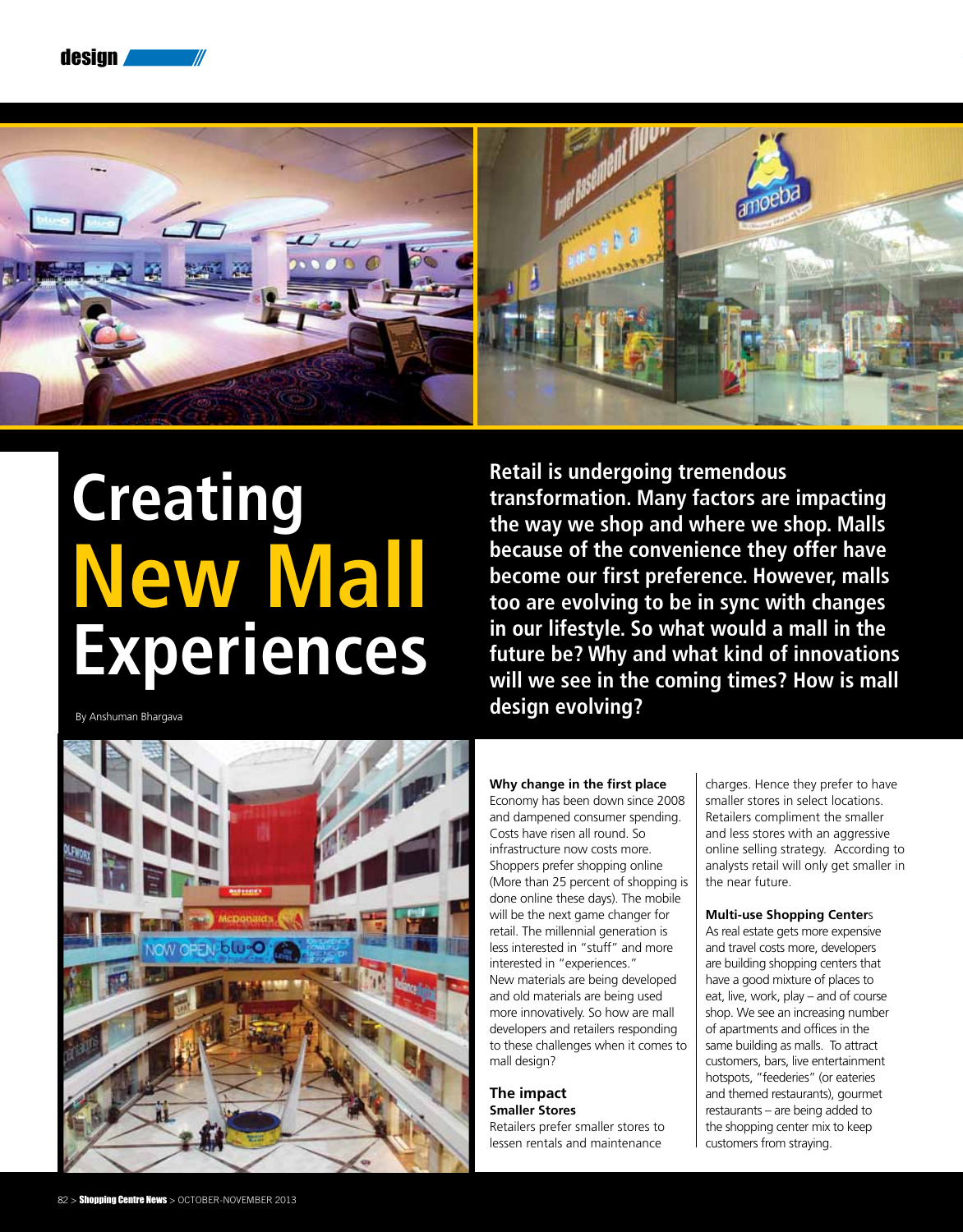

To make malls an integral part of the surroundings, developers are de-malling" – or adding outside entrances so as to avoid the traditional central courtyard concept. To avoid spending too much on new construction, retailers are creating new shops in old buildings.

Retrofitting of shops is becoming more common place. To enhance the sense of relation to place, the old structures with its natural textures are exposed.

# **The Emergence of Themed Malls**

Themed malls are gaining popularity by the day. The concept is already well established abroad. The biggest advantage themed malls or specialty malls as they often called, provide, is more choice and variety of related goods or services under one roof. It is the place where you know what you want and you are almost sure to get it.

The idea is to bring focus and convenience to the attention deficit customer. India is yet to fully explore the themed mall concept, barring a few odd instances. Countries like China and US are well advanced in this mall format.

#### **The Rise of High-End Malls**

Affluent consumers have seen their incomes grow rather sharply since the recession and are benefiting from rebounds in the stock market and home prices, analysts say while the rest of the population is still battling back. Hence the

wealthy have more discretionary cash to spend.

It's led to a wide gap in performance between Class A malls, the ones that sell the most per square foot and tend toward luxury, vs. the others. Analysts call it the 'wealth' effect. Even high-end retailers are doing much better than the middle and lower end retailers.

So we see the Premium mall rise – with more emphasis on touch and feel and luxury.

## **Malls as Museums**

Since people want to do more shopping online, from the convenience of their homes, malls have to be more than just simple shopping places. Concept of a mall is being redefined as more of a museum or a learning center or a school perhaps.

Heritage, skills development, amusement, entertainment are thought to be key differentiators as experiences different from online shopping. So malls will have more concept stores, lifestyle stores and experience centers than normal shops per se.

To pass on more data about the project, information kiosks, directories, story telling booths try to engage the shopper.

## **Personalisation and Customisation**

Online shopping has made shopping very personalised and customised. Amazon.com is a great example of this. Not



# **The Future of the Shop front**

- The shop front is one of the most important elements of a mall. With technology affecting everything, shop front design is also evolving and innovating to create interesting design elements.
- Shop fronts of the future will be what are termed as 'technology enabled' shop fronts – they allow you to buy merchandise even when the shop is closed – perhaps online from the shop's websites.
- The window displays would be more interactive some even remembering the preferences of the shoppers.
- Case in point: Passersby of a real estate office, explore property listings using touch-based kiosks that work through double-pane insulated windows even when the real estate office itself is closed for the day.
- Case Study 2 : Actual full size movable and scalable images of the merchandise being displayed on the shop front glass for an apparel retailer.
- 3D Holographic greeters with built in QR codes being used at store entrances. The QR codes pass on coupons to shoppers that pass by the store – hence act as an concierge / curator.